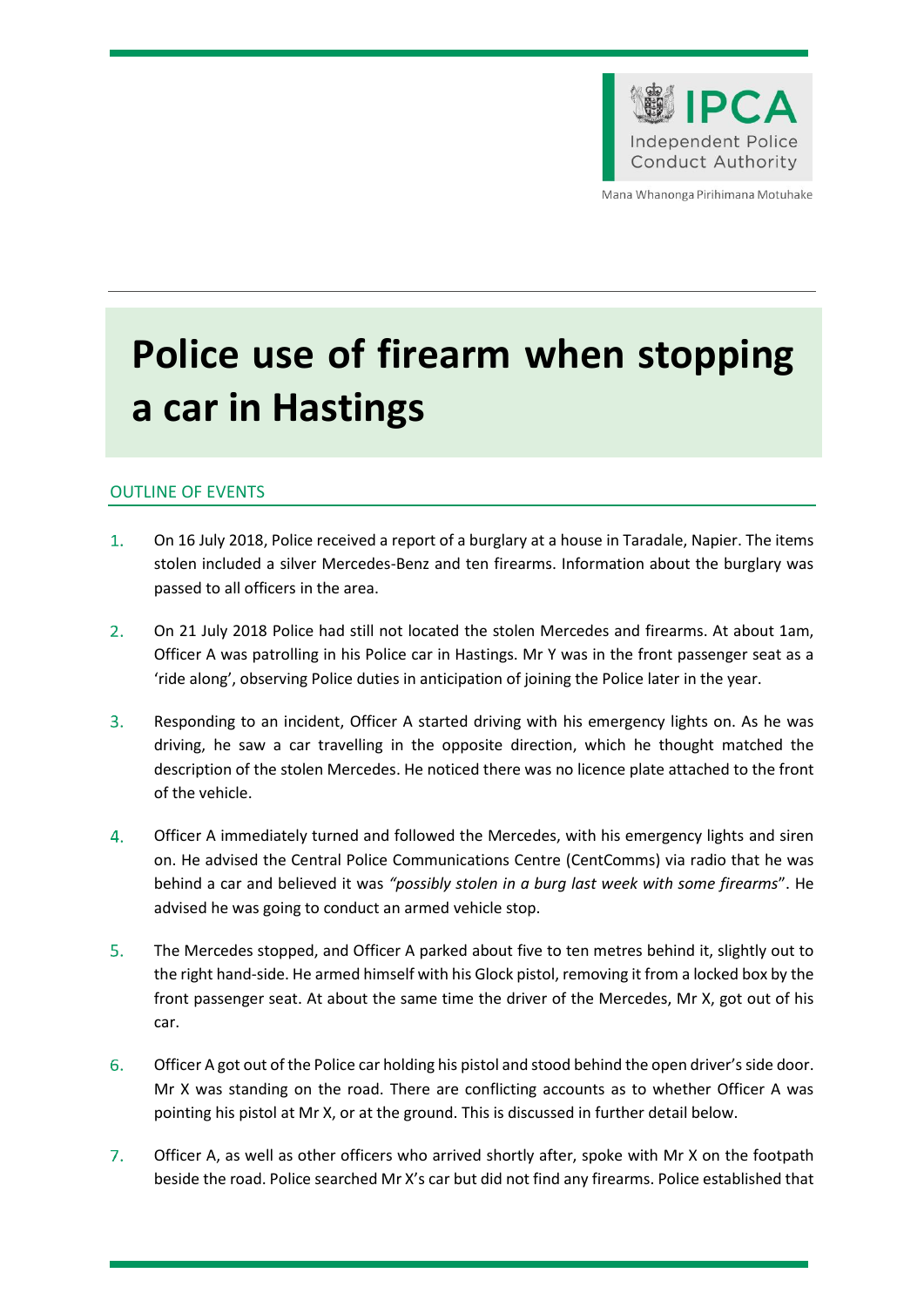it was not the stolen Mercedes they were searching for. An inspector arrived and spoke to Mr X, at which point he was allowed to leave.

- 8. Officer A subsequently served Mr X with an infringement notice alleging that Mr X had committed three traffic offences while driving the Mercedes.<sup>1</sup>
- $9<sub>1</sub>$ Mr X complained to the Authority that:
	- $a)$ he was not asked for relevant information in a respectful manner;
	- $b)$ Officer A was aggressive and pointed a gun at him for a long period of time, which he found distressing;
	- $\mathsf{c}$ the officers did not apologise; and
	- $d)$ he was not offered victim support after this incident.

# THE AUTHORITY'S INVESTIGATION

- $10<sub>1</sub>$ The Authority has spoken with Mr X, Mr Y and two Police officers in relation to this matter. It has also reviewed relevant Police documentation.
- 11. The Authority has considered the following issues:
	- 1) Did Officer A lawfully stop Mr X?
	- 2) Did Officer A comply with Police firearms policy and 'High Risk Vehicle Stop' training when stopping Mr X?
	- 3) Did Police lawfully search Mr X's car?
	- 4) Did Police offer Mr X appropriate support following the incident?

#### THE AUTHORITY'S FINDINGS

#### **Issue 1: Did Officer A lawfully stop Mr X?**

- $12<sup>1</sup>$ Section 121 of the Search and Surveillance Act 2012 provides that a Police officer may stop a vehicle to search it without a search warrant if they are satisfied that they have grounds to search the vehicle under a specific search power conferred by the Act.
- One such power is contained in section 18(3) of the Search and Surveillance Act 2012, which states that a Police officer may search a vehicle if they have reasonable grounds to suspect there are firearms inside, in respect of which an offence punishable by imprisonment for two years or more has been committed.

 $\overline{\phantom{a}}$ 

 $1$  An infringement notice was served on Mr X for operating an unlicensed and unregistered vehicle on a road, and for operating a private vehicle on a road that was not displaying current evidence of a vehicle inspection.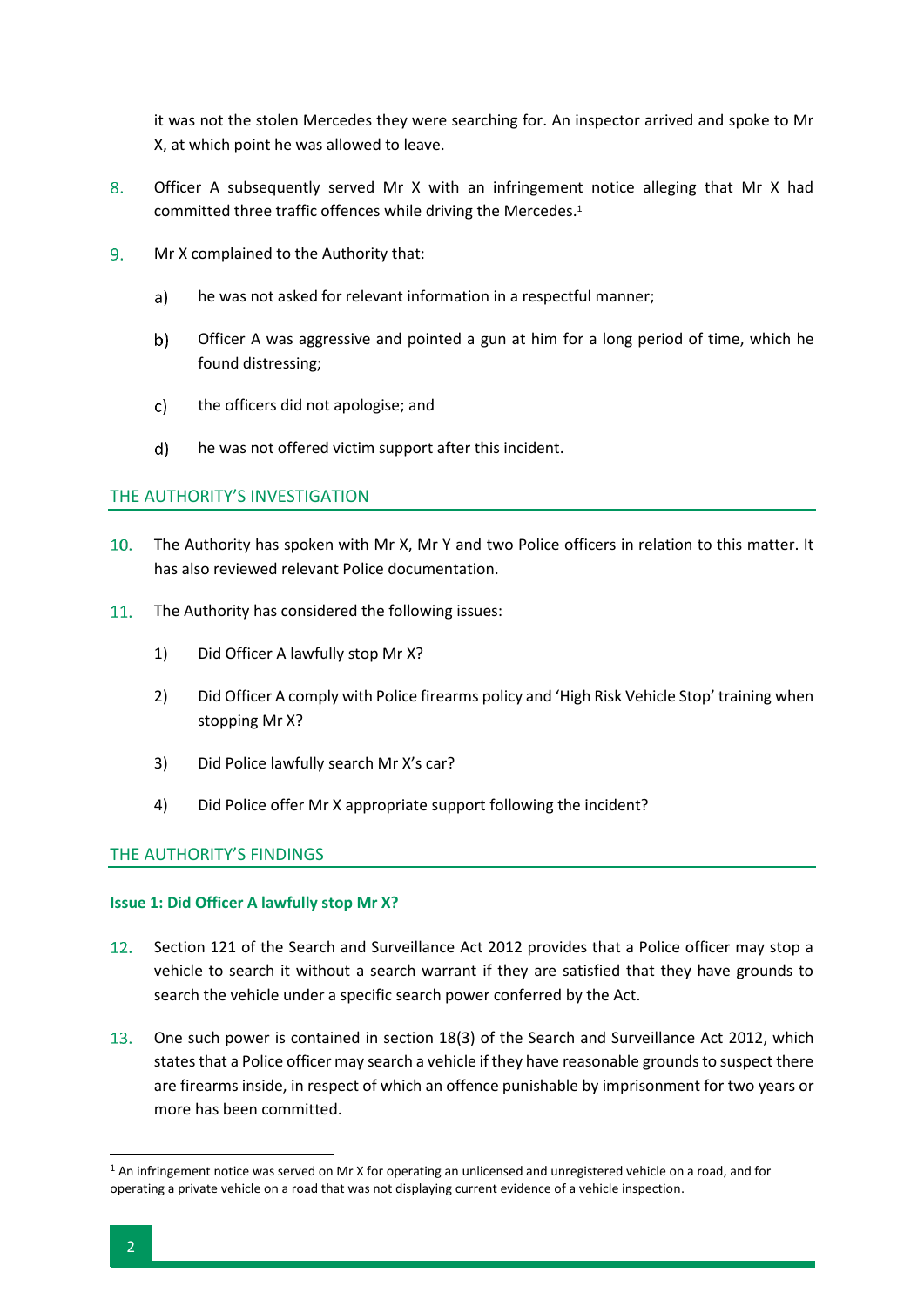*Did Officer A have reasonable grounds to suspect that there were firearms in the car which were connected to an offence punishable by imprisonment for two years or more?*

- 14. Officer A explained to the Authority he stopped Mr X because he *"believed [the car Mr X was driving] was the vehicle that was stolen"* and thought it likely there were firearms in the car.
- $15.$ The burglary in which the Mercedes and firearms were stolen constituted an offence punishable by imprisonment for two years or more.
- 16. After the burglary had been reported to Police, information about the burglary was distributed to local officers, including a photograph of the model of car which was stolen. Officer A told the Authority he had read that information and discussed the burglary with the investigation team. At the start of the shift, Officer A and Mr Y had also discussed the burglary and Officer A had shown Mr Y a picture of the car they were looking for.
- $17.$ The stolen car was a 2014 silver Mercedes-Benz E 250 saloon. Mr X was driving a relatively new, newly imported, silver Mercedes Benz C 300.
- 18. The Authority has viewed a photograph of the car being driven by Mr X and the photograph distributed to officers and notes they look very similar. Officer A also told the Authority that, when he first noticed Mr X's car, he could see it had no front licence plate. As he was following the car, he saw it had a dealer's plate in place of a rear licence plate. Officer A said although he recognised the rear plate as a trade plate, he was still unsure whether or not the vehicle was stolen. Officer A also thought it was unusual to see a car *"like that out at this time of night*".
- The Authority accepts that Officer A had reasonable grounds to suspect it was the stolen 19. Mercedes, which could have contained the stolen firearms. It was therefore reasonable for Officer A to stop Mr X in order to search his vehicle.

# *Obligations when stopping a vehicle for the purpose of conducting a warrantless search*

- 20. Section 129 of the Search and Surveillance Act requires an officer to identify themselves to the person they are stopping and state the legislation under which they are stopping the person as well as the reason for the stop*.*
- 21. Mr X told the Authority that when he got out of his Mercedes, Officer A shouted at him to put his hands in the air and asked if there was anyone else in the car. He does not recall Officer A saying anything else. Mr X said:

*"…I was basically very unsure of what was happening and I saw what looked like a gun being aimed at me … so I just went into a slight state of shock... I had no idea what I had been pulled over for. I knew I hadn't been speeding…."*

- $22.$ Mr X recalled that another officer spoke to him after he had moved to the footpath, and explained there had been a car similar to his, stolen with firearms in it.
- $23.$ Officer A said in interview that when he opened his door, Mr X was out of his car with his arms in the air and said "*what the fuck is all this abou*t?" Officer A told Mr X he was armed, and to "*show me your hands*". Mr X replied along the lines of *"you're obviously going somewhere so*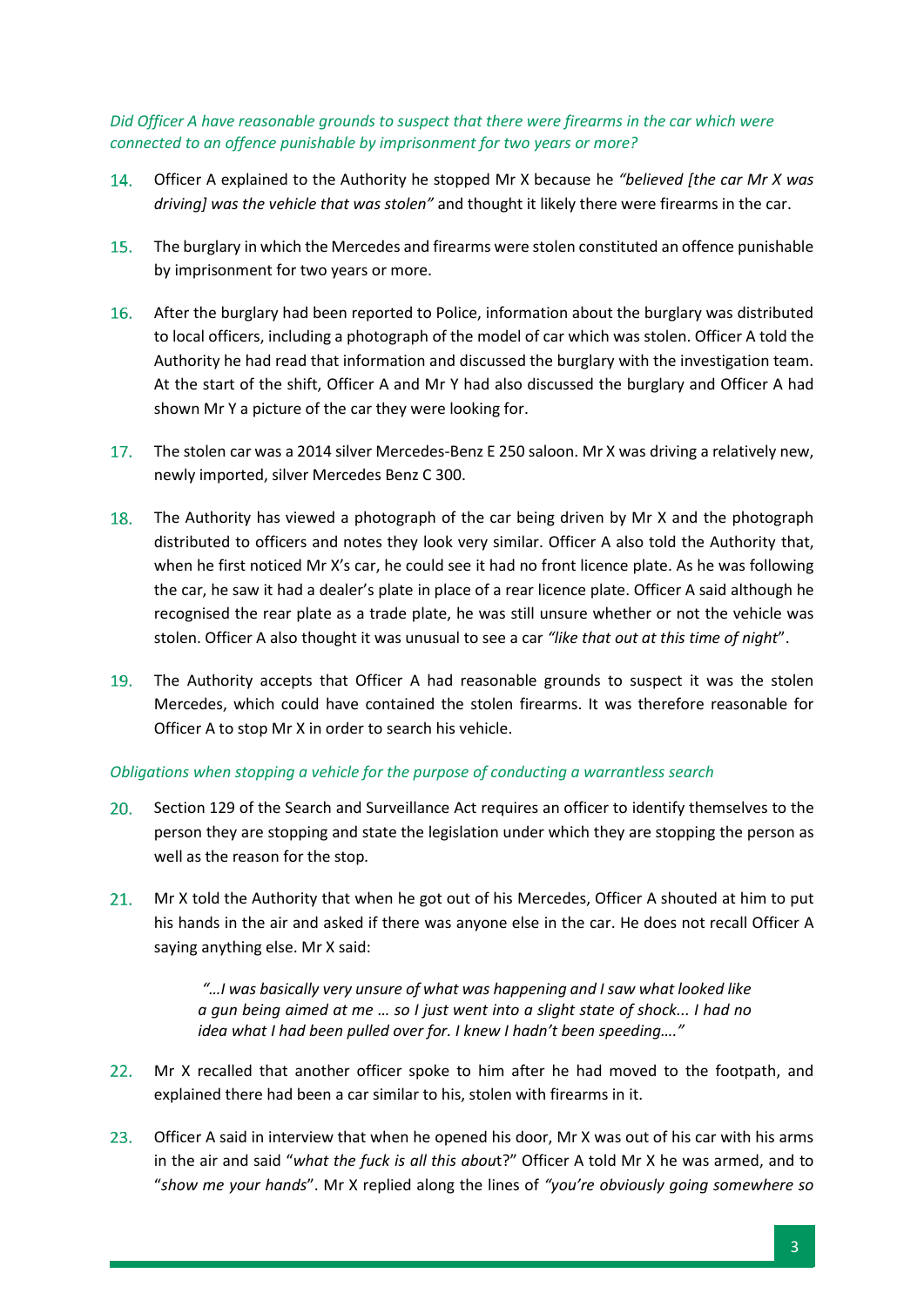*fuck off and find the right car*". Officer A asked Mr X to move to the footpath, saying he needed to *"check out"* Mr X's car, as Police were looking for a similar one. According to Officer A, Mr X kept telling him to *"fuck off"* but eventually moved over to the footpath as other officers were arriving.

24. Officer A said he:

*"…told [Mr X] that we'd stopped him under the Search and Surveillance Act 2012. I introduced myself by name, rank and station and I told him that basically his car was going to be searched under the Search and Surveillance Act 2012 to make sure that that wasn't the car that was stolen."*

- $25.$ Officer A also recorded in his Police notebook: *"Advised [Mr X he was] stopped under S&S Act 2012, vehicle was going to be searched for firearms*".
- $26.$ Mr Y told the Authority that after the cars had stopped, Mr X got out of his car quickly and walked towards Officer A, who was standing next to the Police car. Mr Y did not recall exactly what Officer A and Mr X said to each other but recalled generally that Officer A told Mr X he was armed and told him to move to the side of the road so he could explain what was happening. Mr Y described Officer A's demeanour as "*assertive*". Mr Y said Mr X responded by saying he had done nothing wrong and Officer A had no right to stop him.
- $27.$ Mr Y also recalled Mr X saying something along the lines of *"you're obviously going somewhere else, how about you get back in and piss off to where you were going".* He described feeling *"really shocked"* at the way Mr X acted.
- $28.$ Although Mr X does not recall being told the reason that he was stopped, the Authority notes that he acknowledged he went into a *"state of shock"*. The Authority considers that it is probable that Officer A did advise Mr X why he was stopped, and his car was being searched, given Officer A's training, the consistency between his and Mr Y's accounts, and Officer A's notebook entry. The Authority is satisfied that Officer A complied with the law when speaking to Mr X, and that a supervisor later explained to Mr X the reason he had been stopped.

### FINDINGS ON ISSUE 1

Officer A lawfully stopped Mr X's car.

Officer A complied with his obligations under section 129 of the Search and Surveillance Act.

# **Issue 2: Did Officer A comply with Police firearms policy and 'High Risk Vehicle Stop' training when stopping Mr X?**

#### *Arming*

The Police firearms policy states that firearms may be carried when an officer's "perceived  $29.$ cumulative assessment"<sup>2</sup> of the situation is that it is in, or likely to escalate to be within, the

 $\overline{\phantom{a}}$ 

<sup>&</sup>lt;sup>2</sup> The term "perceived cumulative assessment" in Police policy refers to an officer's subjective assessment of all the circumstances confronting him or her.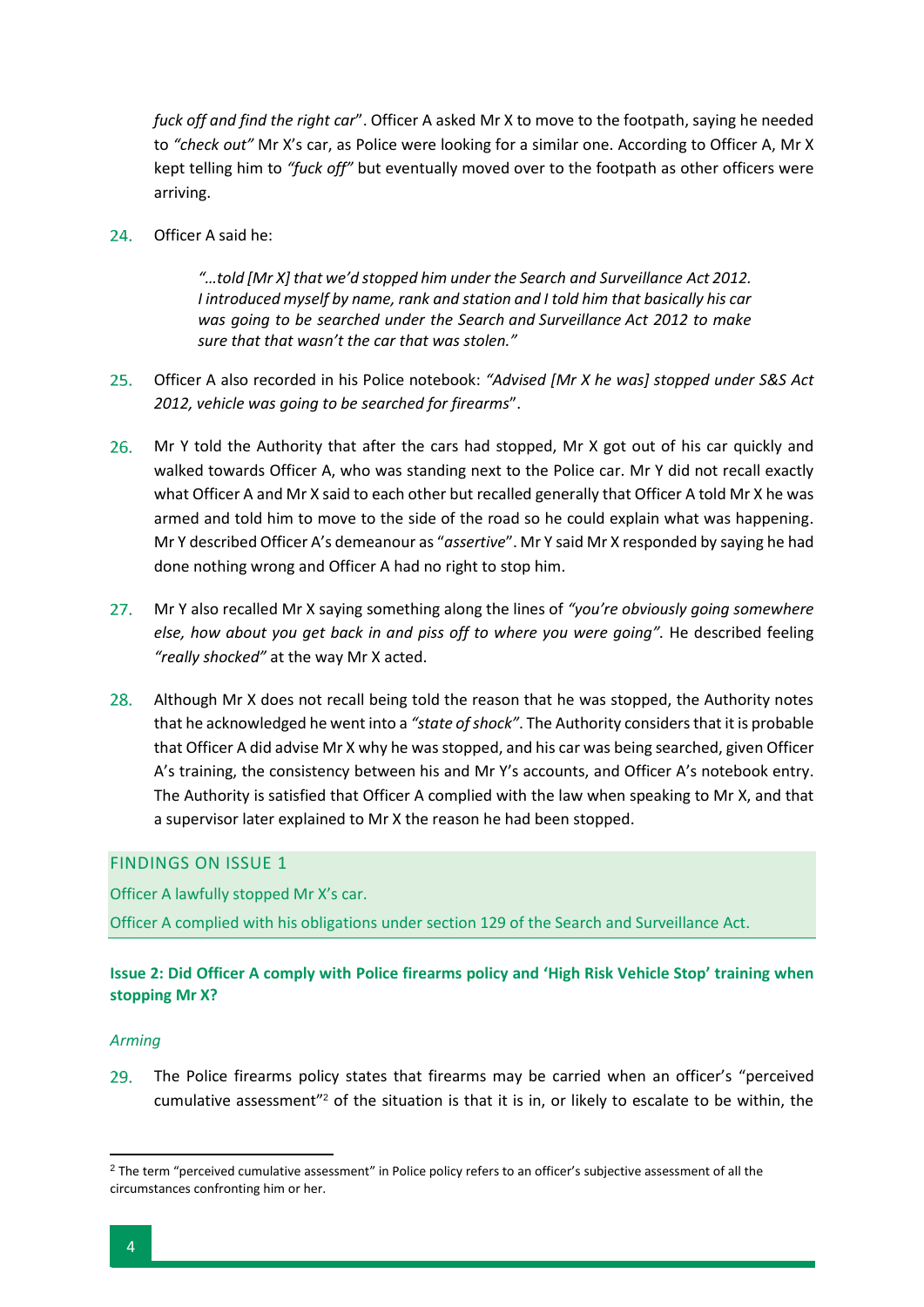'death/grievous bodily harm range'. That is, that the officer considers they are at risk of, or likely to be at risk of, being seriously injured or killed.

- $30.$ The Mercedes was stolen together with ten firearms. Officer A therefore considered that the driver of the silver Mercedes would likely be in possession of firearms. He said: "*in terms of risk assessment I guess it's fairly high that there is likely… to be persons involved in that burglary carrying firearms in that vehicle*."
- $31.$ The Authority considers that while it is not likely that that the firearms would still be with the vehicle five days after the burglary, the possibility still existed and could not be easily discounted.
- The Authority accepts that Officer A reasonably formed the belief that an incident involving the  $32.$ driver of the Mercedes could be life-threatening. It therefore considers Officer A was justified in arming himself in the circumstances.

# *Requirements when arming*

- 33. Employees who carry firearms must advise their immediate supervisor and Police Communications Centre of their decision to arm and wear ballistic body armour.<sup>3</sup>
- When Officer A saw Mr X's car, he immediately advised CentComms of his intention to arm himself and stop the vehicle. Officer A's emergency lights were already on, because he had been on the way to another incident when he spotted the Mercedes. Mr X pulled over almost immediately when Officer A signalled for him to stop. Officer A quickly armed himself with his Glock pistol from the front passenger footwell, but saw Mr X getting out of his car. Officer A therefore did not think he had time to get his ballistic body armour, which was located in the boot of his Police car, before engaging with Mr X.
- $35.$ The Authority accepts that Officer A complied with most of the requirements of arming. In the circumstances, it would have been impractical for him to have gone to the boot to remove his ballistic body armour before speaking to Mr X.

#### *High Risk Vehicle Stop*

l

36. Police policy states:

> *"If you suspect the occupants [of a vehicle] have firearms, you must stop the vehicle in accordance with the High Risk Vehicle Stops … procedure…."*

- $37.$ Officer A has been a member of the Armed Offenders Squad (AOS) for approximately six years and has been trained in stopping vehicles containing armed offenders.
- 38. Police training on 'High Risk Vehicle Stops' includes the following key points:

 $3$  Police policy requires officers to wear ballistic body armour – in this case, hard armour plating (HAP) over their standard issue Stab Resistant Body Armour (SRBA) – which provides additional protection of vital organs during incidents involving firearms.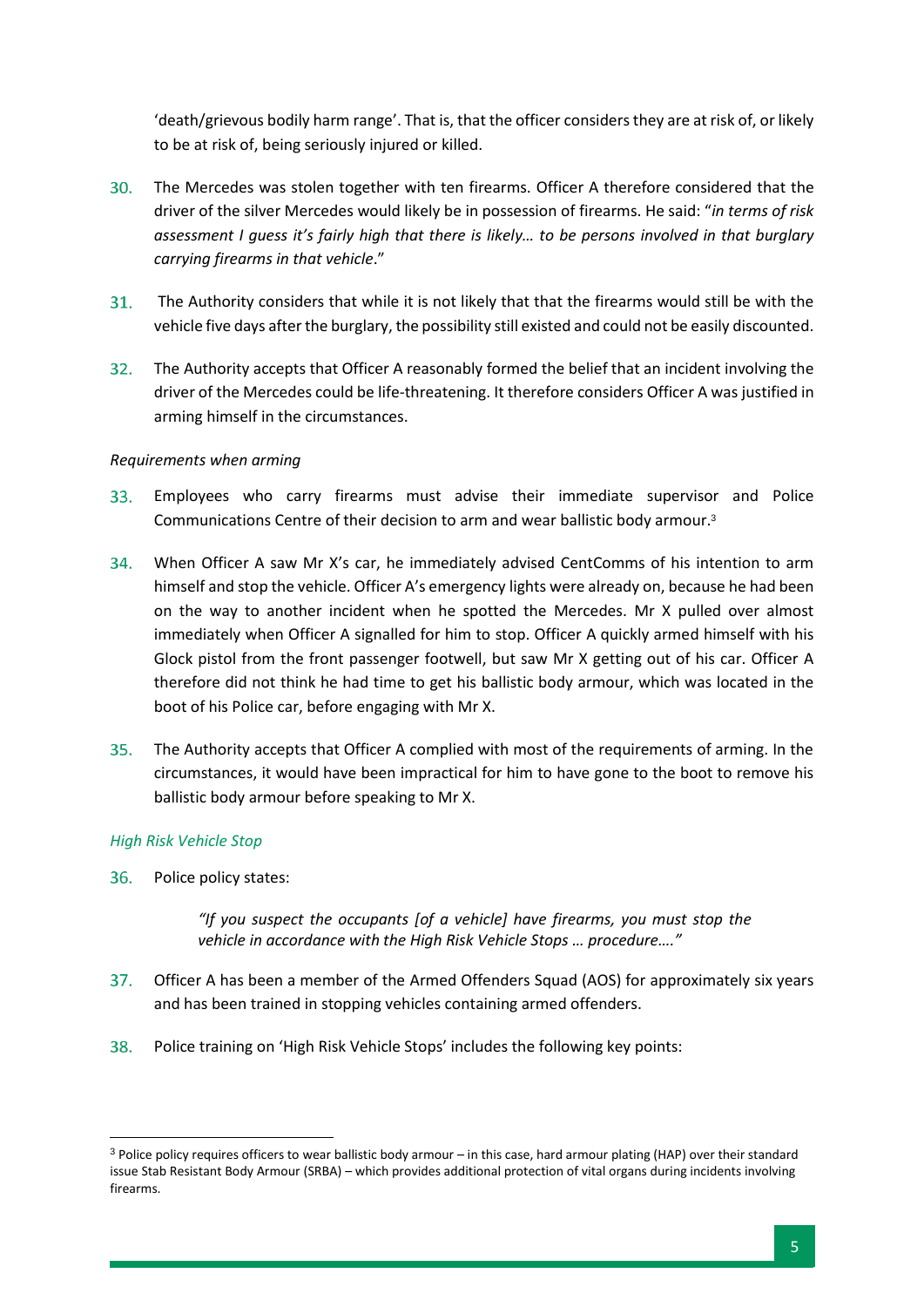- Officers should not initiate a High Risk Vehicle Stop until they are fully prepared and have all the available resources in place.
- The use of the AOS must always be considered before conducting a High Risk Vehicle Stop.
- The driver of the first patrol vehicle is to stand in the "V" created between their open door and the main body of the car, with their pistol drawn.
- The driver then gives instructions to the occupants of the vehicle (to get out of the car with their hands raised and to get onto the ground).
- While Officer A did not comply with the first part of the training requirement to fully prepare, in the circumstances it was not practicable and the Authority accepts that it was appropriate to conduct the vehicle stop.
- However, in doing so, Officer A should comply with the remaining training requirements, and did comply.
- The Authority accepts that although Officer A did not comply with all the requirements of 41. training and policy, he was justified in initiating and conducting the high risk vehicle stop.

# *Presenting the firearm*

- 42. Mr X complained to the Authority that Officer A "*drew his firearm and pointed it at me for a prolonged period of time. He was extremely aggressive and what I term 'fired up'*".
- 43. Officer A disagrees with Mr X's recollection, saying that he aimed the pistol at the ground throughout the interaction.

#### *Mr X's account*

- 44. Mr X told the Authority that when he was pulled over, he waited in the car for a "*considerable amount of time*". He got out of the car and saw a Police officer standing behind the door of his patrol car, pointing a gun at him and yelling continually for him for put his hands up. Mr X said: "*Basically I just remember having a gun aimed at me and someone shouting at me for a considerable period of time, and the nature of the officer was he was highly aggressive….*"
- 45. Mr X told the Authority he put his hands above his shoulders in response to the directions given by Officer A. He was standing between the back of his Mercedes and the front of the Police car. Mr X said:

*"I started moving towards the footpath and that's when he came from behind his vehicle with the firearm pointed at me … he had his hands outstretched with the gun basically level with his head and pointing towards my upper body".* 

- Officer A then walked towards him, until he was about a metre away from Mr X.
- Mr X recalled Officer A putting his gun back into the holster on his body while Mr X was on 47. footpath and after Officer B told him he knew Mr X was a car dealer.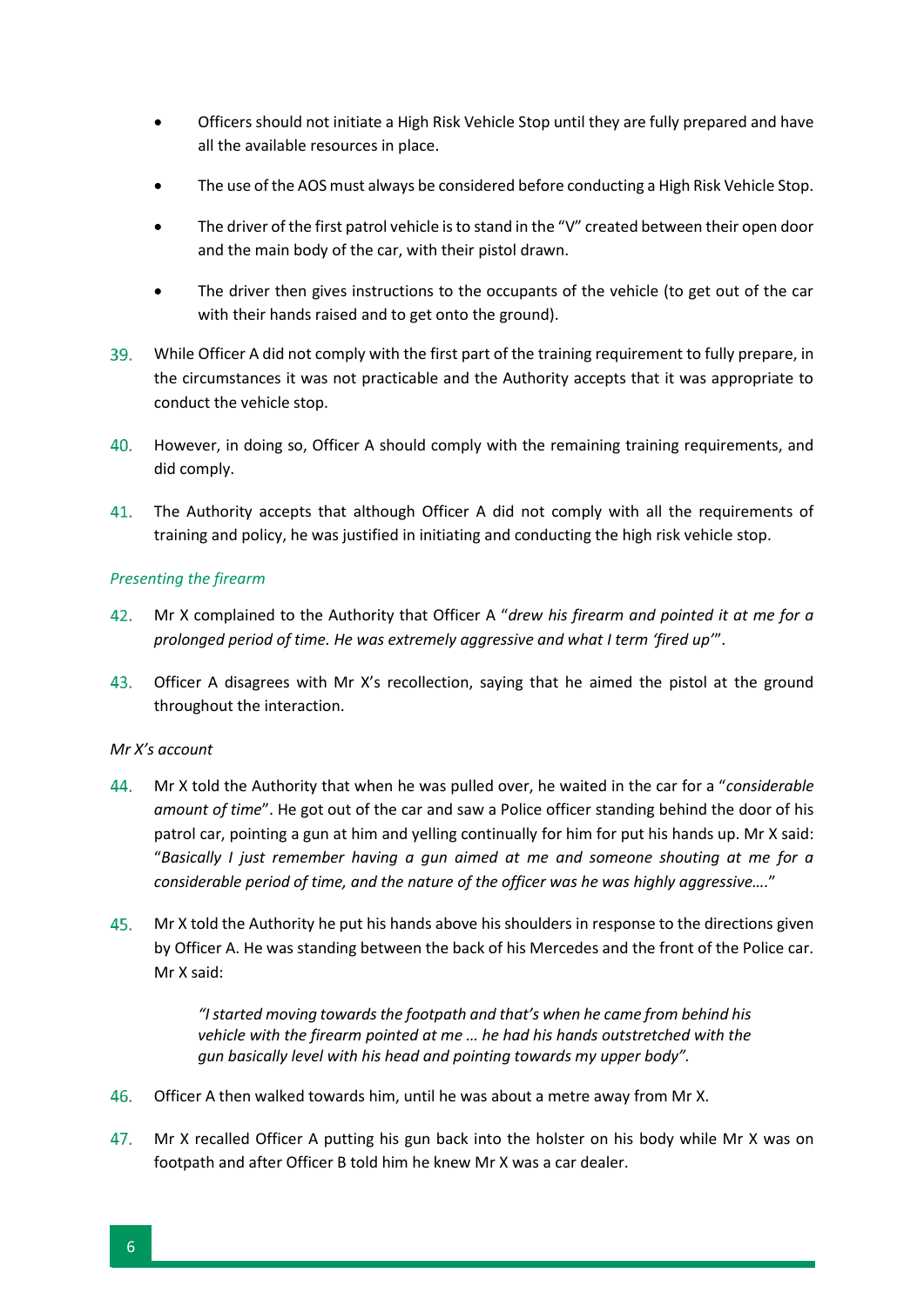# *Officer A's account*

- While Officer A was arming himself, Mr X got out of the Mercedes and started moving towards 48. him. As Officer A was in a hurry to get out of the car, he did not have time to attach the pistol's holster to his belt.
- 49. Officer A said he never aimed his pistol at Mr X. Rather, he always kept the pistol pointing at the ground in the *"Sul"* position.<sup>4</sup> Officer A demonstrated the Sul position, with the pistol held in one or both hands at chest height, against the officer's body, facing downwards. Officer A said he was confident the pistol was in the Sul position at all times while he was speaking to Mr X.
- 50. Officer A described Mr X's demeanour as "*agitated*". He said Mr X said he was unhappy at being pulled over. Officer A does not recall Mr X putting his hands above his head. However, he said he could see Mr X's hands and that he was not holding a firearm. Because of this, Officer A did not feel the need to aim his pistol at Mr X. Officer A told Mr X he was looking for a similar car, so he wanted to search Mr X's car. Mr X told him repeatedly that he had the wrong person, and to "*fuck off*".
- 51. Officer A said Mr X was on the road when he spoke to him, in the space between the Mercedes and the Police car. Officer A remained in the gap between the driver's door and the frame of the Police car. After a minute or so, Officer B arrived. Officer B told Officer A he knew Mr X, and provided his name. Once Officer A was satisfied Mr X was not a threat, he gave Officer B his pistol to put back into the safe in his car. Officer A was not wearing his gun holster; therefore, he was unable to holster the pistol. Officer A said he was holding the pistol for less than a minute.
- 52. Officer A told the Authority he did not change his position from behind the driver's door until after Officer B arrived. Officer A then approached Mr X and spoke with him on the footpath beside the road.
- 53. Other officers arrived and searched the car while Officers A and B spoke with Mr X.
- 54. After some time, an inspector, Officer C, arrived and spoke with Mr X. Officer C again explained the situation, and apologised for any inconvenience caused.

# *Mr Y's account*

- $55.$ When he spoke with the Authority, Mr Y explained that he and Officer A are good friends.
- Mr Y told the Authority that while standing behind the car door, Officer A told Mr X to *"get onto*  56. *the footpath, we can sort this out, but stop coming towards me"*. Officer A and Mr X then walked between the cars to the grass verge at the side of the road.
- $57.$ Mr Y said Officer A only ever aimed his pistol at the ground, and while walking towards the grass verge:

 $\overline{\phantom{a}}$ <sup>4</sup> This is a 'safe carry' position. 'Sul' means *"south",* indicating that the pistol's muzzle is directed downwards.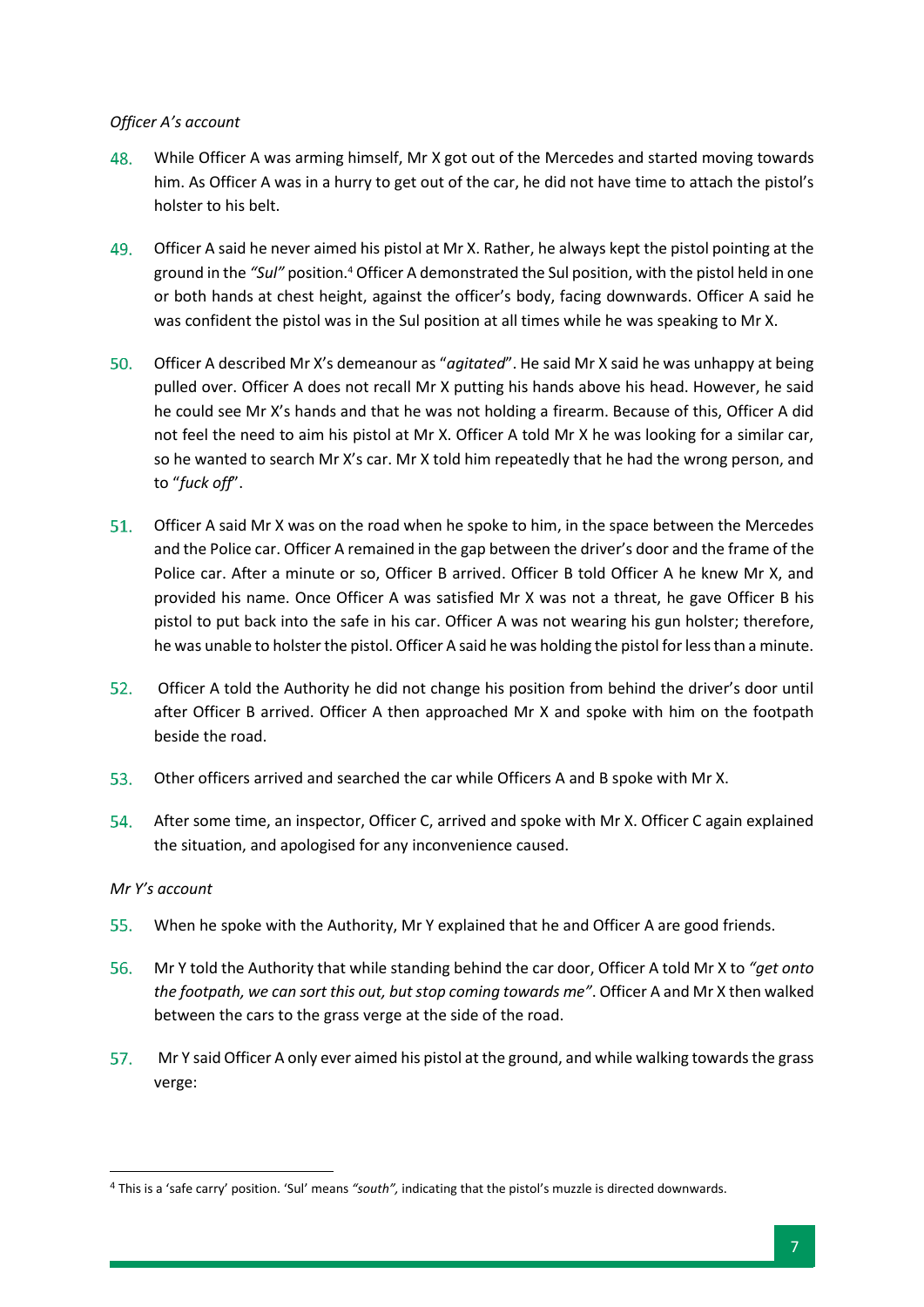*"…it wasn't pointed at the driver, it was more he was using it to get him to move, it was just there ... I never thought the firearm was used as a display of force ... I didn't at any point see the firearm pointed anywhere but down at the ground."*

Mr Y was unable to recall precisely how Officer A was holding the pistol but told the Authority:

*"…he had one arm free from my recollection and [the pistol] was just down towards the ground rather than pointing out … [it seemed like Mr X] was under the impression [Officer A] was pointing the gun at him, but I didn't see at any stage the gun pointing towards him."*

# *Officer B's account*

59. Officer B said that when he arrived, Officer A and Mr X were standing on the footpath beside the road, talking. Officer A was standing about one and a half to two metres away from Mr X. Officer B said he and his partner would have armed themselves, but when they arrived they could see that the situation was under control. When Officer B saw Officer A:

> *"… he either had [the gun] in the SUL Position or pointing down in front of him or pointing down at his side. I can't remember which one it was but I know that gun was pointing down at the ground…."*

- 60. Officer B described Mr X talking over the top of Officer A, but said Officer A did not appear flustered. Officer B said, "*[Officer A] is pretty calm when it comes down to things*… *he wasn't raising his voice or anything*".
- Officer B confirmed that he returned Officer A's gun to the safe in Officer A's car.

#### *Concluding comments*

- The Authority has been provided with differing accounts of whether Officer A was holding the 62. pistol when he walked between the cars to the side of the road and if so, how he was holding it. Officer A said he did not move from behind the car door until after Officer B arrived and that he gave him the pistol to return it to the glovebox in the car. However, Mr X and Mr Y recalled Officer A holding the pistol when he walked to the side of the road, and Officer B said Officer A was standing at the side of the road when he handed him the pistol.
- The Authority prefers the recollections of Officer B, Mr X and Mr Y on the first point and considers it is probable that Officer A was holding the pistol in his hand when he walked to the side of the road. Although Mr X described Officer A putting the pistol in a holster, the Authority accepts that Officer A was not wearing a holster and he ultimately gave the pistol to Officer B.
- 64. Officer B and Mr Y could not recall the exact position Officer A was holding his gun in. However, they were both clear that it was pointed towards the ground. Officer A is an experienced AOS officer, who has been a member of Police for ten years. Officer A acknowledged that Mr X did not pose an immediate threat when he got out of his car to speak to Officer A, so it seems reasonable to conclude that, given his experience and training, Officer A would have kept his pistol pointed downwards; he had no reason to do otherwise. The Authority prefers the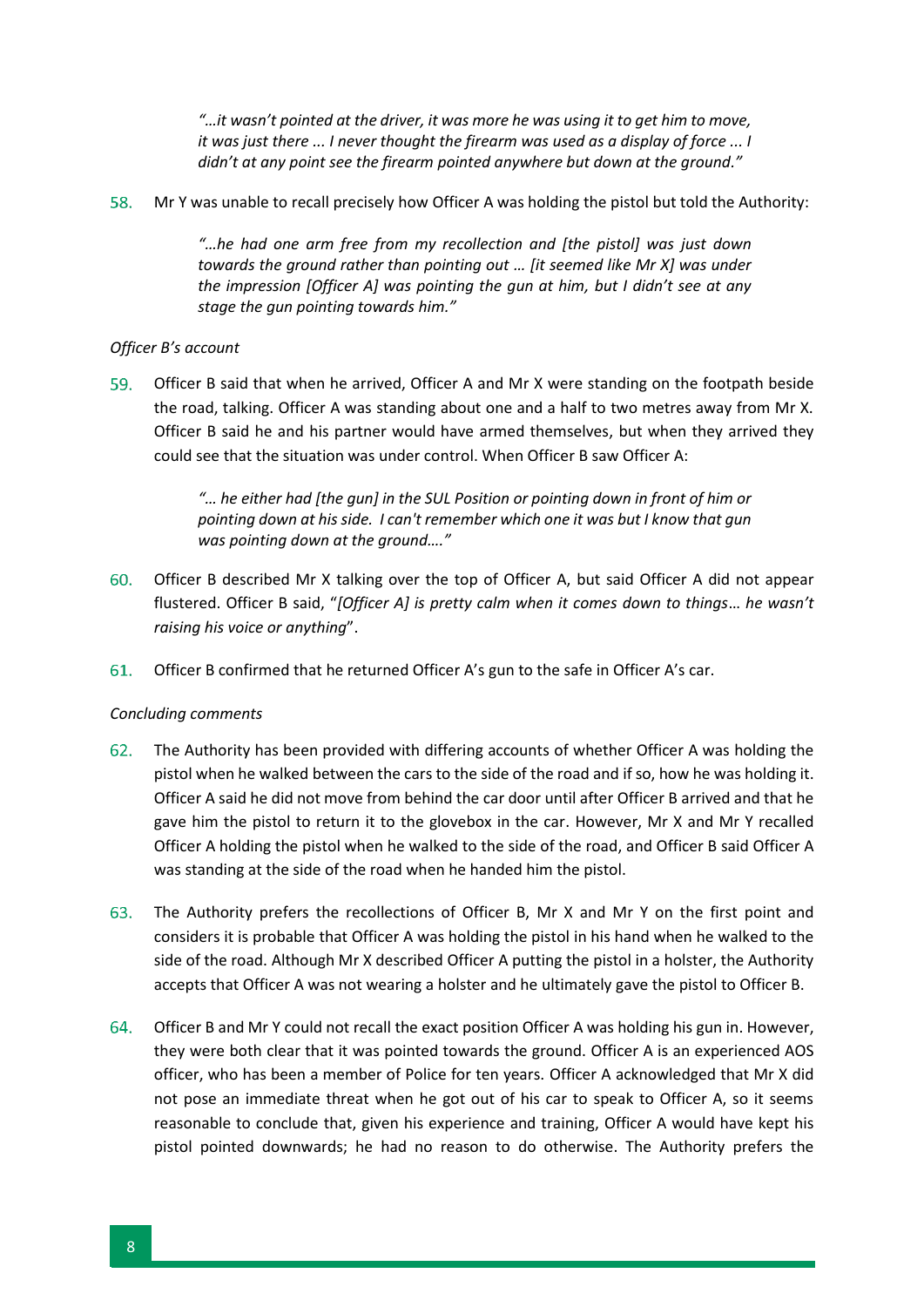evidence of Officer A in this regard as Officer A had no reason to march Mr X to the side of the road.

# *Tactical Options Report*

- 65. When a Police officer 'shows' a firearm, they must report this in a Tactical Options Report (TOR). The Police's 'Firearms' policy defines "*show*" as "*presentation*", but does not define what presenting a firearm means. Officers are not required to report the 'carriage' of a firearm.
- The High Court has determined that deploying, brandishing or displaying a firearm in a 66. threatening way can amount to 'presenting' a firearm.<sup>5</sup> Officer A was holding his firearm in a clearly visible position, intending it to be taken notice of for the purpose of controlling Mr X and encouraging him to comply with his directions. The Authority considers that the use of the firearm in this context amounts to a 'presentation'.
- However, Officer A did not complete a TOR about his interactions with Mr X. He explained that 67. this was because his Police training taught him that 'presenting' a firearm means pointing it at a person.
- Considering Officer A's training and the lack of a definition for *"presentation"* in the 'Firearms' 68. policy,<sup>6</sup> the Authority accepts that Officer A did not complete a TOR because he believed he was not required to complete one, as he had not aimed his pistol at Mr X.

# FINDINGS ON ISSUE 2

 $\overline{\phantom{a}}$ 

Although Officer A did not comply with all the Police firearms policy and 'High Risk Vehicle Stop' training requirements, he was justified in conducting the vehicle stop in the circumstances. Officer A aimed his pistol at the ground during his interaction with Mr X.

#### **Issue 3: Did Police lawfully search Mr X's car?**

- While Police lawfully stopped Mr X's car, the Authority has also separately considered whether 69. the subsequent search of the car was legal.
- When he stopped Mr X, Officer A asked him if there was anybody else in the car. Officer A said he shone his torch in the windows of the Mercedes to see whether there were any other people inside. This was reasonable and prudent in the circumstances.
- When Officer B arrived, one minute and sixteen seconds later, Officer A was speaking with Mr X. Officer B told Officer A that he recognised Mr X, and that he was a car dealer. After returning Officer A's pistol to the car, Officer B returned to speak to Mr X. Officer B told the Authority he

<sup>5</sup> Ashby v Police (1993) 12 CRNZ 114 (HC). In this case the appellant confronted the complainant with an unloaded shotgun. Even though it was not pointed at the complainant, the weapon was being used in an intimidatory way and fell within the concept of 'presenting'. The Court noted that *"In some circumstances, the use of a firearm in a threatening way could be the forerunner of aiming it at a person, but that is not a necessary prerequisite for presenting the weapon."*  $6$  Police are amending their policy to address this – see paragraph [86.](#page-11-0)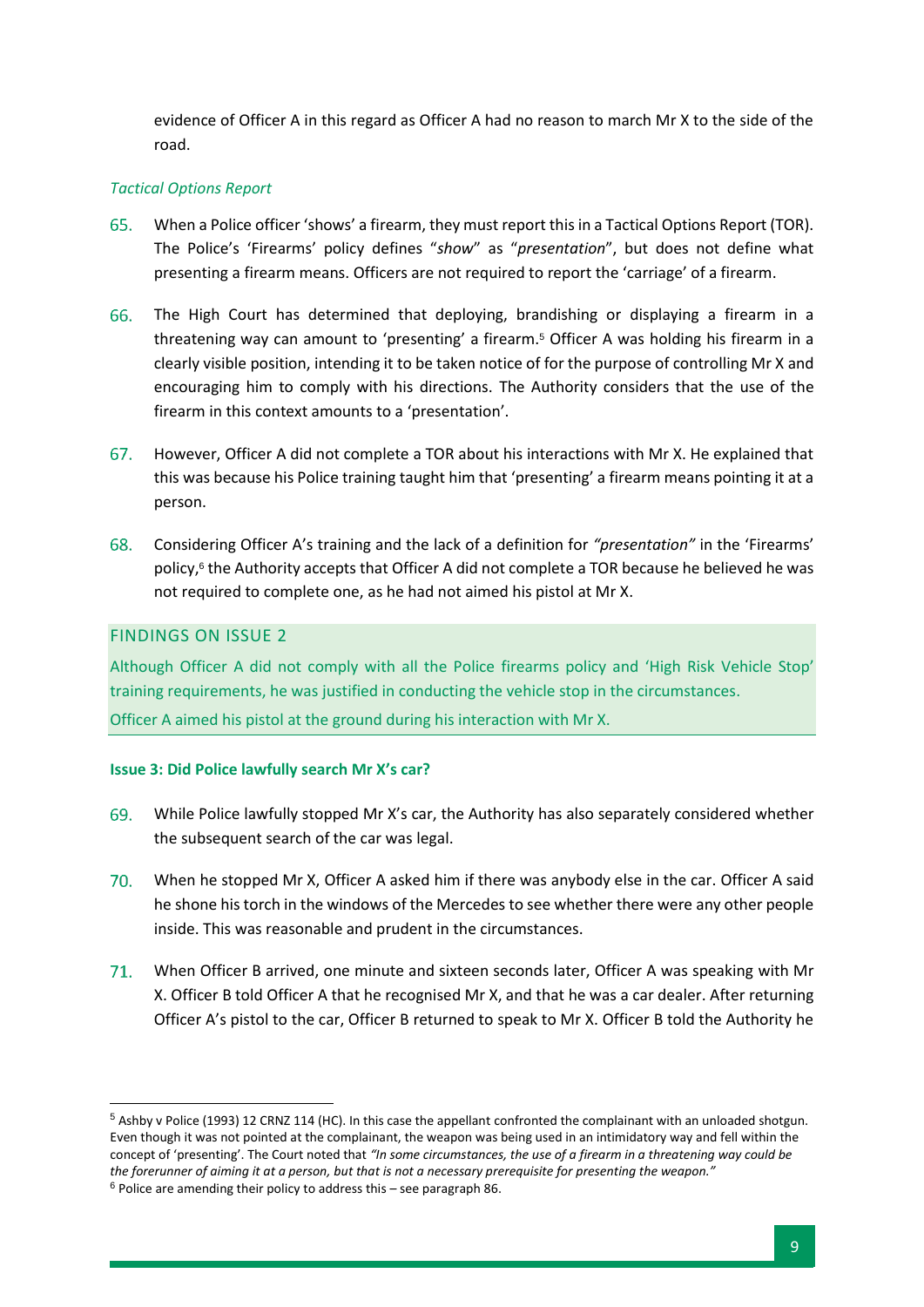suggested to Officer A that, because he knew Mr X, he might be able to "*reason with Mr X and explain the situation".* 

- $72.$ While Officers A and B were speaking to Mr X, Officer C and other officers arrived. Because the car did not have a registered number plate attached, officers searched for the Vehicle Identification Number to check if the car was stolen. Other officers were also searching for any firearms.
- Officer B told the Authority that he tried to explain the situation to Mr X, but Mr X was talking over the top of him and *"there was no reasoning with him"*. Officer B left and joined the other officers searching the vehicle.
- 74. As noted above, the Authority accepts that at the time the vehicle was stopped, Officer A had reasonable grounds to suspect that there were firearms in the vehicle and could lawfully search the vehicle for firearms pursuant to Section 18(3) of the Search and Surveillance Act.
- The other officers who arrived soon after and commenced the search of the vehicle had heard Officer A report the vehicle stop over the Police radio, and were aware Officer A believed the vehicle had been recently stolen together with several firearms.
- 76. The officers therefore had reasonable grounds to suspect there were firearms in the vehicle and the search of the vehicle was lawful.
- Because the vehicle was not registered in New Zealand, Police had no record of the vehicle. Officer A told the Authority he inspected the vehicle while Officer C was talking with Mr X and found a model number on the back of the car. After further enquiry Officer A identified that the vehicle being driven by Mr X had a slightly different body shape to the stolen vehicle and the search of Mr X's vehicle was concluded at this point.

# *Obligations following a search*

- 78. Section 169 of the Search and Surveillance Act places certain reporting obligations on Police officers who have carried out a warrantless search. Officer A was obliged by the Act to complete a report following the search of Mr X's car.
- Although Officer A told the Authority he thought he had completed the report as required, he was unable to find a copy of that report. Without seeing evidence of this report, the Authority concludes that it is probable Officer A did not complete one.

# FINDINGS ON ISSUE 3

Police lawfully searched Mr X's car.

Officer A did not comply with his obligation under Section 169 of the Search and Surveillance Act to report the search of Mr X's vehicle.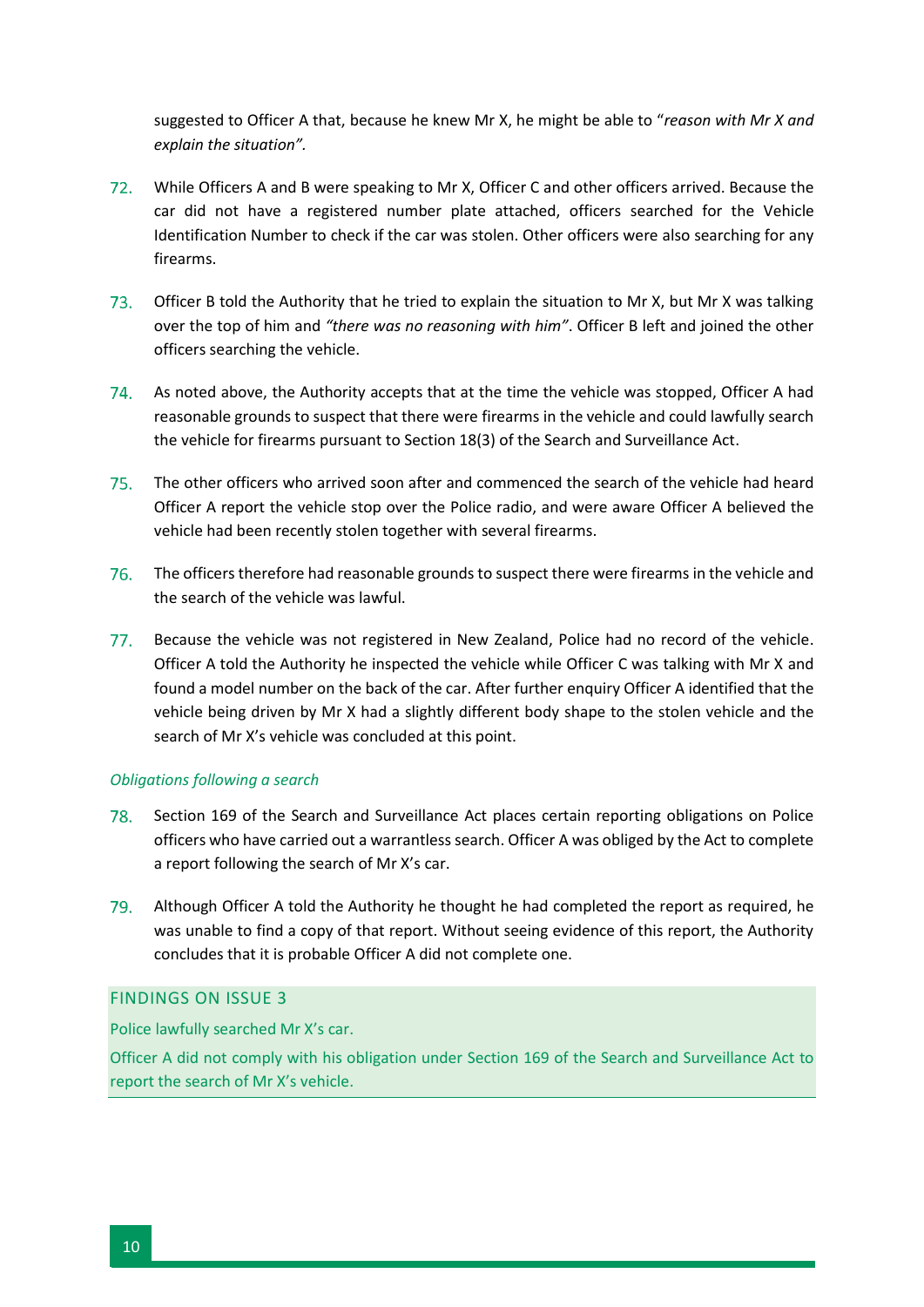# **Issue 4: Did Police offer Mr X appropriate support following the incident?**

- 80. Mr X told the Authority this incident left him feeling shaken. He was disappointed that Police did not follow up with him and offer him some kind of victim support.
- 81. Police have no specific policy on the issue of provision of support to innocent parties in situations like this, and told the Authority that this would usually be dealt with as a matter of judgement, on a case-by-case basis. In this particular case, Police said it is likely support was not considered because of the confrontational way in which Mr X responded to the incident.
- 82. The Authority accepts that any incident in which a firearm is drawn in the presence of a member of the public, whether aimed or not, would likely be distressing for that person. The Authority notes that in this case, a supervisor attended and explained the reasons for Officer A's actions to Mr X.

# FINDINGS ON ISSUE 4

Police had no specific obligation to offer Mr X support following the 'High Risk Vehicle Stop'.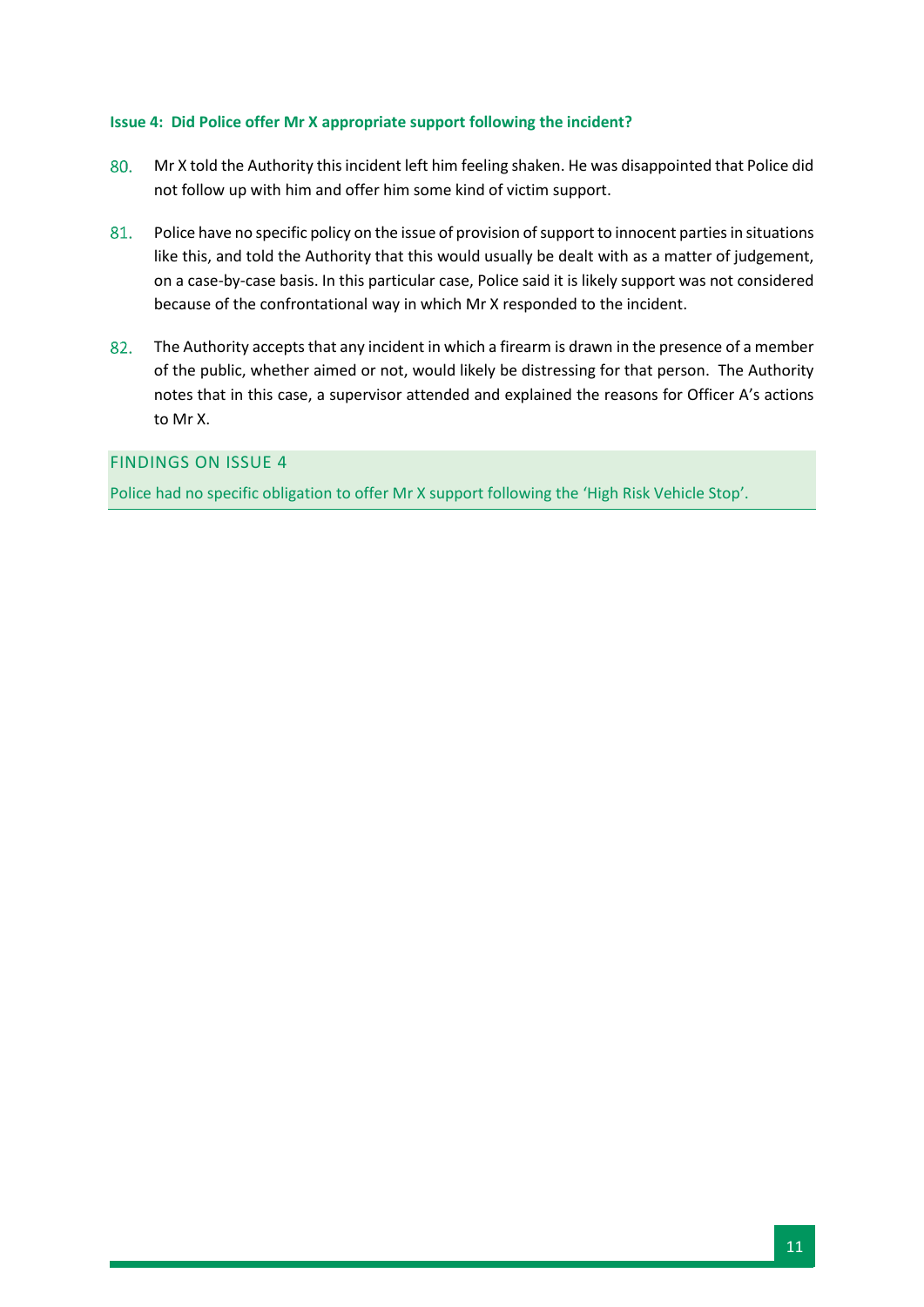# **CONCLUSIONS**

- 83. The Authority considers that it was reasonable and appropriate for Officer A to stop Mr X in the circumstances.
- 84. It is unfortunate that an innocent member of the public was stopped in such a manner, and the Authority accepts that this could understandably leave that person shaken.
- 85. The Authority also found:
	- 1) Although Officer A did not comply with all Police firearms policy and 'High Risk Vehicle Stop' training requirements, he was justified in conducting the vehicle stop in the circumstances.
	- 2) Police lawfully searched Mr X's car, but Officer A did not comply with his obligation under Section 169 of the Search and Surveillance Act to report the search of Mr X's vehicle.
	- 3) Police had no specific obligation to offer Mr X support following the 'High Risk Vehicle Stop'.

# SUBSEQUENT POLICE ACTION

- <span id="page-11-0"></span>86. Police have advised the Authority they are amending their 'Firearms' policy to clarify that:
	- the *"presentation"* of a firearm means *"the intentional aiming of a firearm directly at a subject"*, which requires a Tactical Options Report; and
	- *"carriage"* of a firearm includes officers holding firearms in the 'Sul' and 'ready' positions, which does not require a Tactical Options Report.

 $M_{\rm H}$ .

#### **Judge Colin Doherty**

Chair Independent Police Conduct Authority

1 October 2019

**IPCA: 18-0199**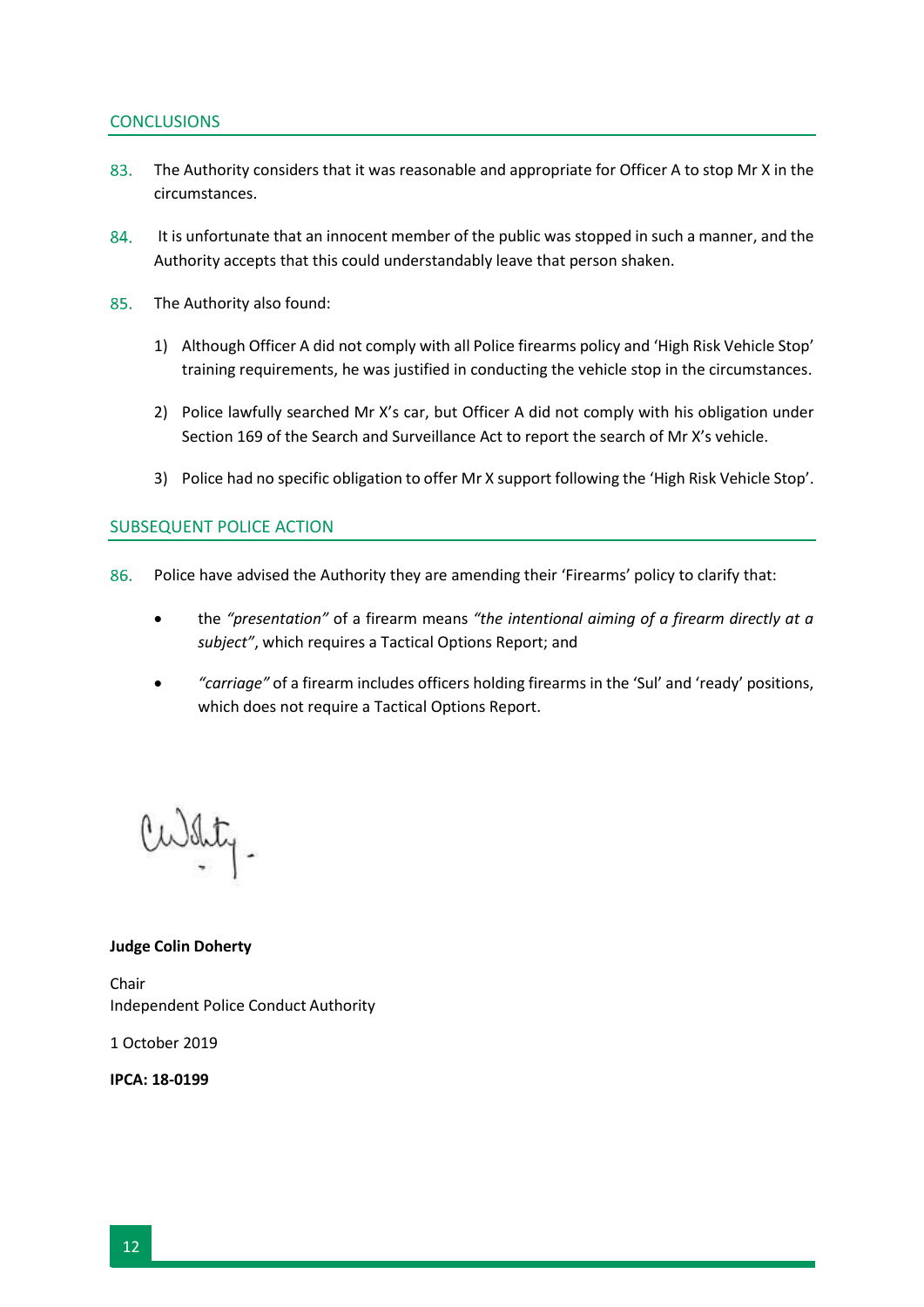#### **Search and Surveillance Act 2012**

87. Section 129 of the Act states:

> *"If an enforcement officer exercises a power to stop a vehicle, he or she must, immediately after stopping the vehicle,—*

*(a) identify himself or herself to the driver of the vehicle, either by name or unique identifier; and*

*(b) state the name of the enactment under which the search is taking place and the reason for the search under that enactment unless it is impracticable to do so in the circumstances; …."*

#### Section 169 provides: 88.

*"(1) Any constable who exercises a warrantless entry power, search power, or surveillance power conferred by [Part 2](http://www.legislation.govt.nz/act/public/2012/0024/latest/link.aspx?id=DLM2136632#DLM2136632) or 3 of this Act must provide a written report on the exercise of that power to the Commissioner or a Police employee designated to receive reports of that kind by the Commissioner as soon as practicable after the exercise of the power…*

*(3) A report referred to in subsection (1) or (2) must—*

*(a) contain a short summary of the circumstances surrounding the exercise of the power, and the reason or reasons why the power needed to be exercised:*

*(b) state whether any evidential material was seized or obtained as a result of the exercise of the power:*

*(c) state whether any criminal proceedings have been brought or are being considered as a consequence of the seizure of that evidential material…."*

#### **Police firearms policy**

- 89. Police firearms policy emphasises that when dealing with an armed offender, or someone who may be armed, it is "*better to take the matter too seriously than too lightly".* Policy stipulates that Police may carry firearms when they assess that the situation is "*within, or is likely to escalate to be within the death/grievous bodily harm range".* When arming themselves in this situation, officers must advise their immediate supervisor and the Police Communications Centre, deploy with a Taser, and wear their ballistic body armour.
- Policy states that Police may "*present*" or "*show*" a firearm as a deterrent in situations where  $90.$ their assessment of the situation is that it is likely to, or could potentially, escalate to the death/grievous bodily harm range. If an officer *"presents"* or *"shows"* a firearm, they are required to complete a Tactical Options Report.